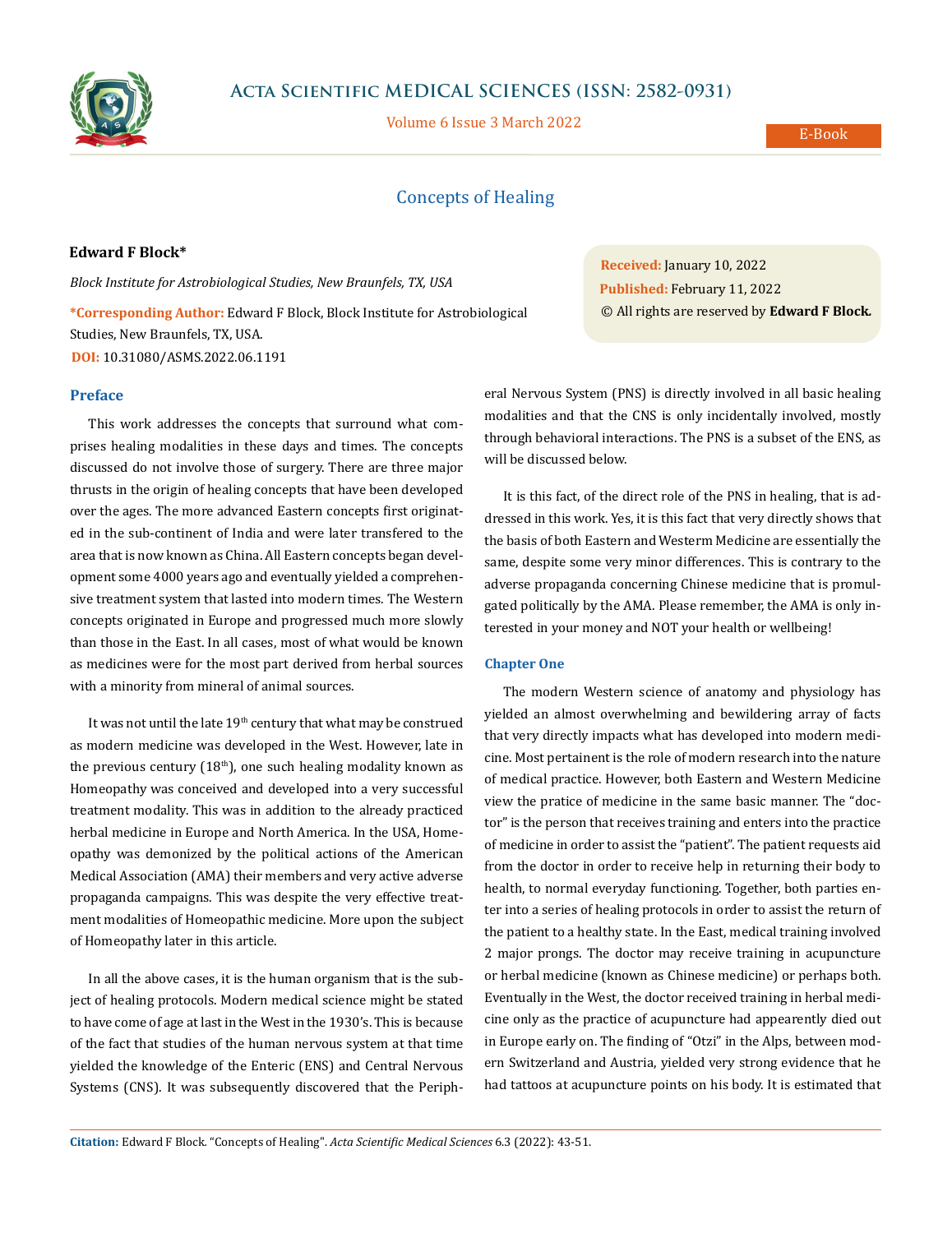#### **Concepts of Healing**

he lived some time around 3500 BC. Thus it has been determined that the practice of acupuncture was most likely contemporary at that time in both Europe and Asia. One may only surmise the reason why acupuncture in the West died out in usage.

Modern human anatomy and physiology has now demonstrated that the human organism consists of 2 very important but seemingly separate nervous system groupings. The Central portion originates at the animal pole of the early embryo and the Enteric portion originates at the vegetal pole of the early embryo. What eventually develops are 2 separate and distinct nervous systems that are joined by only a thin nerve called the Vagus nerve. It is the ENS that is intimately involved in all of the various functions dealing with the basic maintenance of the human body as a whole system and any healing that may become necessary. The CNS provides a directed response to acquiring sustenance, fleeing danger, finding the various external elements necessary for living and acquiring a mate.

The details of what comprises the practice of healing modalities in both the East and the West will now be provided in the following pages.

Peripheral Neuropathy (PN) is the modern Western body of knowledge that details the various causes, signs and symptoms of disease within the human body. Please see below for the details as three general nervous system elements are involved; sensory, motor and autonomic.

If a sensory nerve is involved, symptoms may include:

- Pain: Burning, dull, sharp, jabbing or electric-like numbness, tingling, "pins and needles" and itching
- Loss of feeling
- The sensation that you're wearing an invisible glove or sock
- • Extreme sensitivity to touch, even light touch.

If a motor nerve is involved, symptoms may include:

- Lack of coordination, falling over, lack of dexterity
- Partial or complete loss of movement
- Muscle atrophy and bone degeneration
- Cramping and spasms, tremors
- Difficulty in swallowing or breathing.

If a visceral (autonomic) nerve is involved, symptoms may include:

- Blurred vision, dizziness, fainting due to inability to control blood pressure
- Decreased ability to sweat and intolerance to heat
- Intolerance to cold
- Abdominal bloating, nausea and vomiting after meals, early satiety
- Diarrhea and/or constipation
- Unintentional weight loss (greater than 5%)
- Urinary incontinence, feeling of incomplete bladder emptying, urinary hesitancy
- • Impotence and infertility.

Other complications may include:

- Ischemia (decreased oxygen/decreased blood flow)
- Frostbite (prolonged exposure to cold)
- Systemic or metabolic disorders, poor wound healing
- Infectious or inflammatory conditions
- Depression and insomnia.

Sensory nerves are mainly located in the skin which is the primary organ that is the first line of defence for the body as a whole. Sensory nerves at the surface of the body thus inform the PNS of the location of injury in addition to their normal function of the sense of touch. Motor nerves mostly enervate the voluntary muscle groups of the body that provides for locomotion of the body as a whole. Both sets of nerves lead directly to the elements of the Autonomic Nervous System (ANS). The autonomic nerves of the ANS are the centrally located portion of the nervous system elements that supplies all smooth muscle and glands, and thus directly influences the function of all the internal organs. The ANS is the major control system that acts largely unconsciously and regulates all bodily functions (such as the heart rate, digestion, respiratory rate, pupillary response, urination, and sexual arousal). The ANS is the major contributor to any required healing activity by way of promoting normalized organ functionality.

In contrast to the seemingly straight forward description of disease symptoms by Western medicine, the description and catagorization of the signs and symptoms of disease by Chinese medicine (essentially herbal medicine) is much more detailed and thus to the

**Citation:** Edward F Block*.* "Concepts of Healing". *Acta Scientific Medical Sciences* 6.3 (2022): 43-51.

44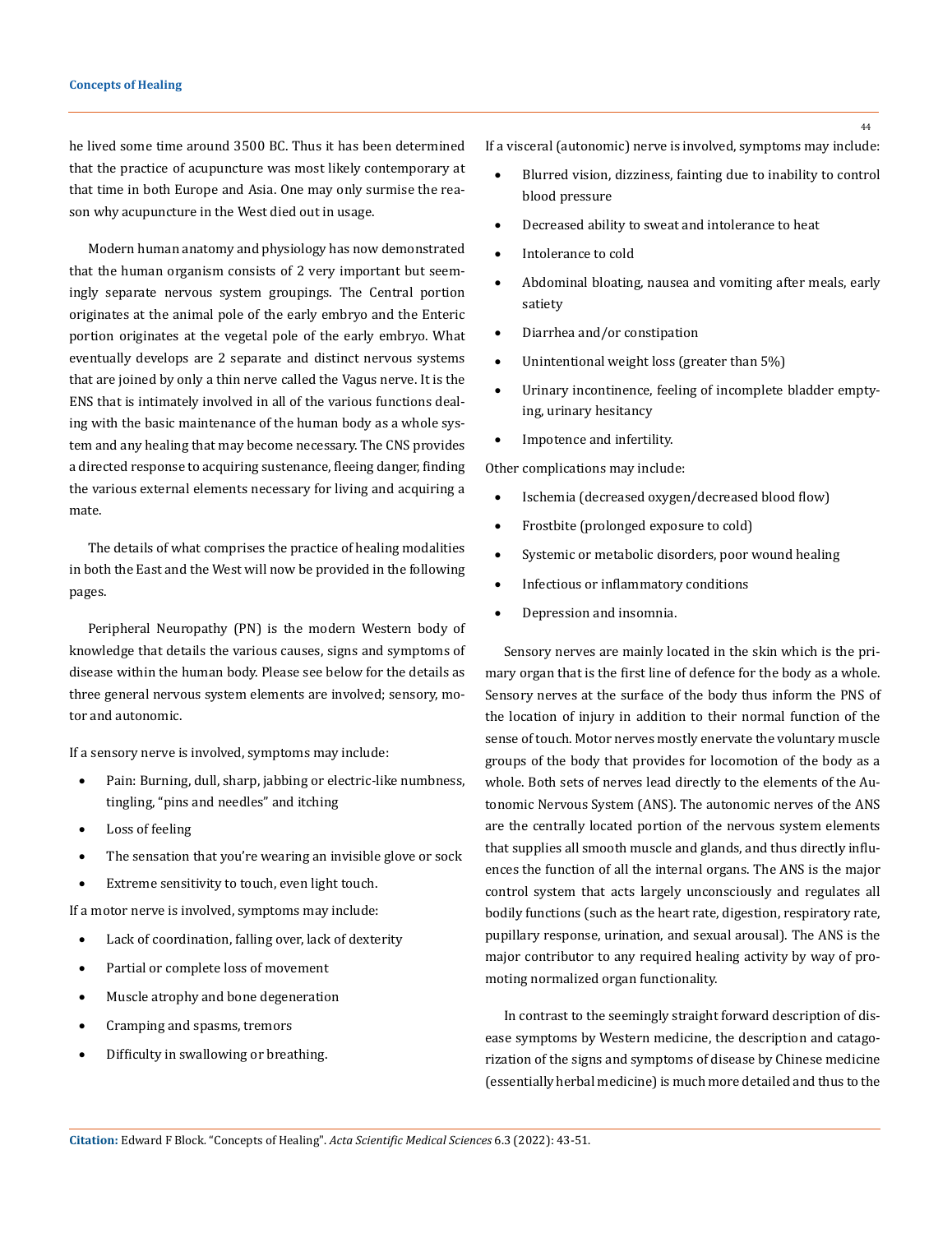Westerner is seemingly a bewildering mystery. The illuminating tenets of Chinese medicine have been set forth for some thousands of years. It is much more so as a system of diagnosis based upon signs and symptoms that was developed before and without the benefit of modern techniques (which mostly have been developed in the last 200 years or so). This system is quite successful in dealing with both the various causes of disease by the various pathogenic microorganisms and the results of their predations upon and within the body. The main catagorization of the various signs and symptoms of Chinese medicine are set forth in the following 3 schemas: The 8 Principles, the syndromes of Qi and Blood, the syndromes of the Zang-Fu Organs.

# **The signs and symptoms (S&S) according to the "8 Principles", as 3 complementary pairs: Exterior/Interior, Cold/Heat, Deficiency/Excess**

## **Exterior and interior syndromes**

These S&S are shared in common by both Exterior and Interior Syndromes - chills, fever, headache, general aching, a thin tongue coating and a superficial pulse

- Exterior Cold severe chills, mild fever, no sweating, absence of thirst; tongue coating is thin and white; pulse is superficial and tense
- Exterior Heat mild chills, sever fever, no sweating or sweating, thirst; tongue coating is thin and yellow; pulse is superficial and rapid
- **Exterior Deficiency sweating**
- Exterior Excess no sweating.

## **Cold and heat syndromes**

- Cold skin with pallor, aversion to cold, absence of thirst, loose stools, voluminous clear urine; tongue is pale with a white and moist coating; pulse is slow
- Heat red complexion, thirst with a preference for cold drinks, constipation, scanty and dark urine; red tongue with a yellow and dry coating; pulse is rapid.

# **Deficiency and excess syndromes**

Yin Deficiency - afternoon fever, malar flush, heat sensation the the palms and soles, night sweats, dryness of throat and mouth, yellow urine, dry stools; red tongue with little coating; a thready and rapid pulse

- Yang Deficiency chills, cold limbs, listlessness, lassitude, spontaneous sweating, absence of thirst, urine is clear with increased volume, lose stools; pale tongue with white coating; weak pulse
- Deficiency emaciation, listlessness, lassitude, feeble breathing, dislike speaking, pallor, palpitations, shortness of breath, insomnia, poor memory, spontaneous ans night sweating, nocturnal emission, nocturnal enuresis, pain alleviated by pressure; dry tongue with little or no coating; deficient pulse
- Excess sturdiness, agitation, sonorous voice, coarse breathing distension and fullness in the chest and abdomen, pain aggrevated by pressuse, constipation or tenesmus dysuria; thick and sticky tongue coating; excess type pulse.

### **Yin and yang syndromes**

- Yin syndromes inhibition, quiescence, hyperactivity, sallow complexion
- Yang syndromes excitation, fidgeting, hyperactivity, bright complexion
- • Collapse of yin sticky sweat, feverishness in the body, warm hands and feet, shortness of breath, irritability, restlessness, thirst with a preference for cold drinks; red and dry tongue; rapid thready and weak pulse
- Collapse of yang profuse cold sweat like pearls on the skin, generalized coolness of the body, cold hands and feet, feeble breathing, listlessness, absence of thirst or preference for hot drinks; pale moist tongue; thready fading pulse

# **Differentiation of syndromes according to qi and blood**

## **Syndromes of Qi**

- Deficiency of Qi dizziness, blurring of vision, spontaneous sweating; pale tongue; pulse is weak
- Sinking Qi weakness in any "holding" ability by body elements
- Stagnation of Qi distension and pain
- Perversion of Qi upward disturbance of lung qi manifesting as coughing and asthmatic breathing. Upward disturbance of stomach qi as belching, hiccups, nausea and vomiting. Excessive ascending liver qi as headache, dizziness and vertigo, coma, hemoptysis and hematemsis. Upward dsturbance of lung qi as coughing and asthena. Retension of fluid, phlegm or food in the stomach, belching, hiccups, nausea and vomiting.

**Citation:** Edward F Block*.* "Concepts of Healing". *Acta Scientific Medical Sciences* 6.3 (2022): 43-51.

45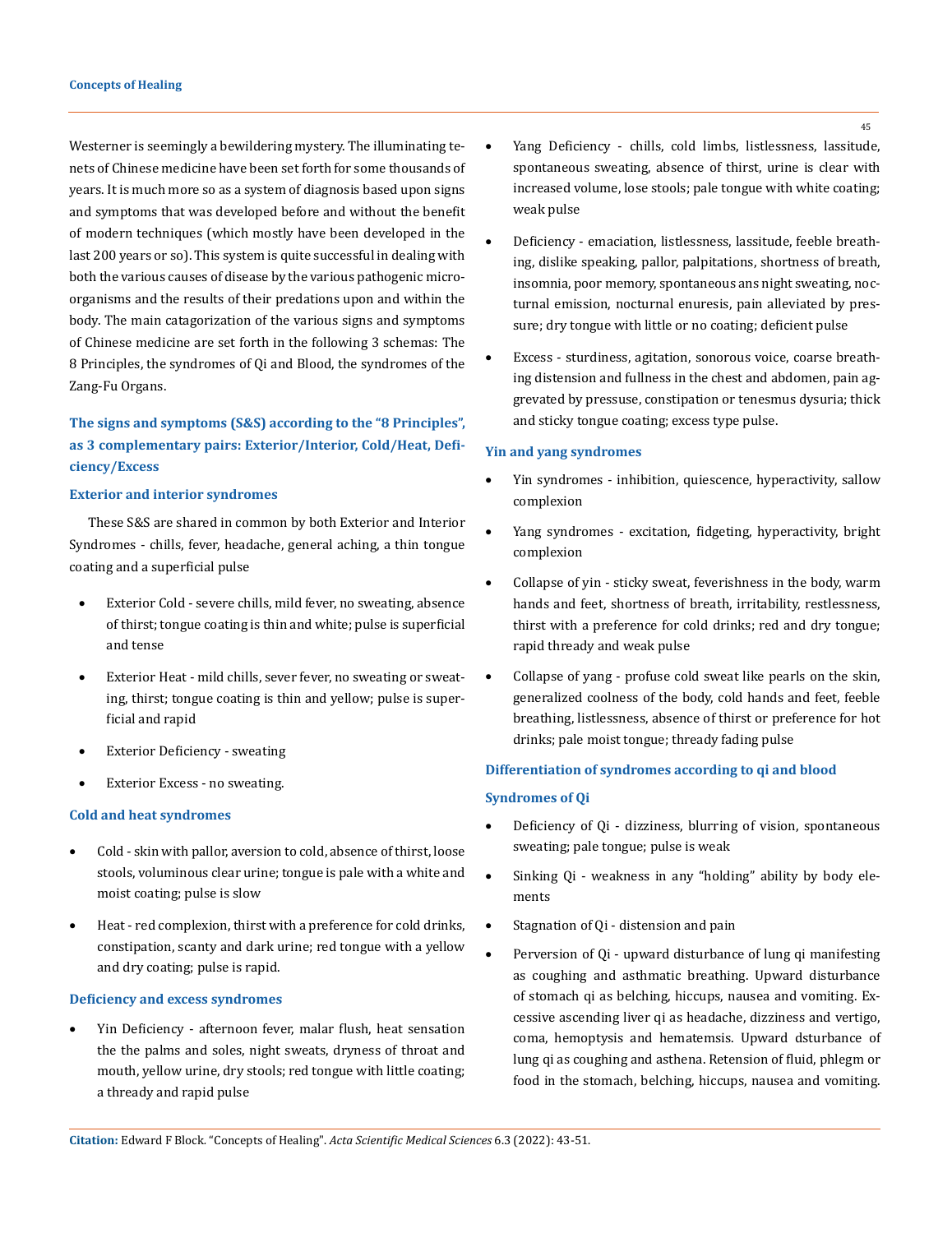Upward disturbance of liver qi producing headache, dizziness and vertigo, even coma, hemoptysis and hematemesis in severe cases.

#### **Syndromes of blood**

- Deficiency of Blood pallor or sallow complexion, pele lips, dizziness, blurring vision, palpitations, insomnia, numbness of hands and feet; pale tongue; thready pulse
- Stagnation of Blood pain, masses or tumors, hemorrhage, ecchymoses or petechia
- Heat in the Blood mental restlessness or mania in severe cases, dry mouth with no desire to drink; deep red tongue; rapid pulse; various hemorrhagic occurrences, profuse menstrual flow.

# **Zang-Fu organ syndromes**

In Chinese medicine, the Zang-Fu organs exist as 6 complementary pairs of solid (Zang) and hollow (Fu) organs. The differentiation of the various syndromes are based upon the complementary pairs and also are coupled vary closely with the clinical application of the 8 Principles and the theory of Qi and Blood.

# **Syndromes of the heart and the small intestine**

- • Deficiency of heart qi and yang palpitations and shortness of breath, spontaneous sweating; thready, weak pulse or a missed-beat type pulse
- • Deficiency of heart blood and yin palpitations, insomnia, disturbed sleep, poor memory; skin pallor, pale lips, dizziness and vertigo; thready and weak pulse
- Stagnation of heart blood palpitations, intermittent cardiac pain with often referred left shoulder or arm pain; purplish dark tongue or tongue with purplish spots; pulse is thready and hesitant with often missed beats
- • Hyperactivity of heart fire mental restlessness, insomnia, flushed face, thirst, ulceration of the mouth and tongue; hot, deep yellow urine or hesitant and painful urination; red tongue; rapid pulse
- • Derangement of the mind mental depression and dullness, incoherent speech, weeping or laughing without any apparent reason, sudden collapse, coma with gurgling and sputum in the throat; white, sticky tongue coating; rolling pulse

Pain due to the disturbance of the qi of the small intestine acute pain in the lower abdomen, abdominal distension, borborygmus; white tongue coating; deep, string-taut pulse.

## **Syndromes of the lung and large intestine**

- Invasion of the lung by pathogenic wind cough with mucoid sputum, absence of thirst, nasal obstruction, watery nasal discharge, posible chills and fever; thin, white tongue coating; superficial, tense pulse
- Retension of phlegm-dampness in the lung cough with much frothy or white sticky sputum, fullness and stuffiness in the chest, gurgling with sputum in the throat, shortness of breath or asthmatic breathing; white, sticky tongue coating; rolling pulse
- Retension of phlegm-heat in the lung cough, asthmatic and coarse breathing; yellow, thick sputum or expectoration of foulsmelling bloody sputum, chest pain upon coughing, dry mouth; yellow urine and constipation; rolling, rapid pulse
- Deficiency of lung qi feeble cough, shortness of breathlassitude, lack of desire to talk, low voice, aversion to windspontaneous sweating; pale tongue with a thin white coating; weak deficient pulse
- Insufficiency of lung yin unproductive cough, cough with a small amount of sticky sputum or cough with blood tinged sputum, dryness of mouth and throat, afternoon fever, malar flush, night sweats, heat sensations in the palms and soles; red tongue with a small amount of coating; rapid, thready pulse
- Damp-heat in the large intestine abdominal pain, tenesmus, blood and mucus in the stools or diarrhea with yellow and watery stools, a burning sensation in the anus; scanty deep yellow urine; sticky yellow tongue coating; a rolling rapid pulse or a soft rapid pulse
- Consumption of the fluid of the large intestine dry stools, constipation, dryness of the mouth and throat; red tongue with little moisture or with a dry yellow coating; thready pulse.

#### **Syndromes of the spleen and stomach**

Deficiency of spleen qi - sallow complexion, emaciation, lassitude, dislike of speaking, reduced appetite, abdominal distension, loose stools, a bearing-down sensation in the abdominal region, viscera ptosis, prolapse of the anus; pale tongue with thin white coating; slowing down weak or soft thready pulse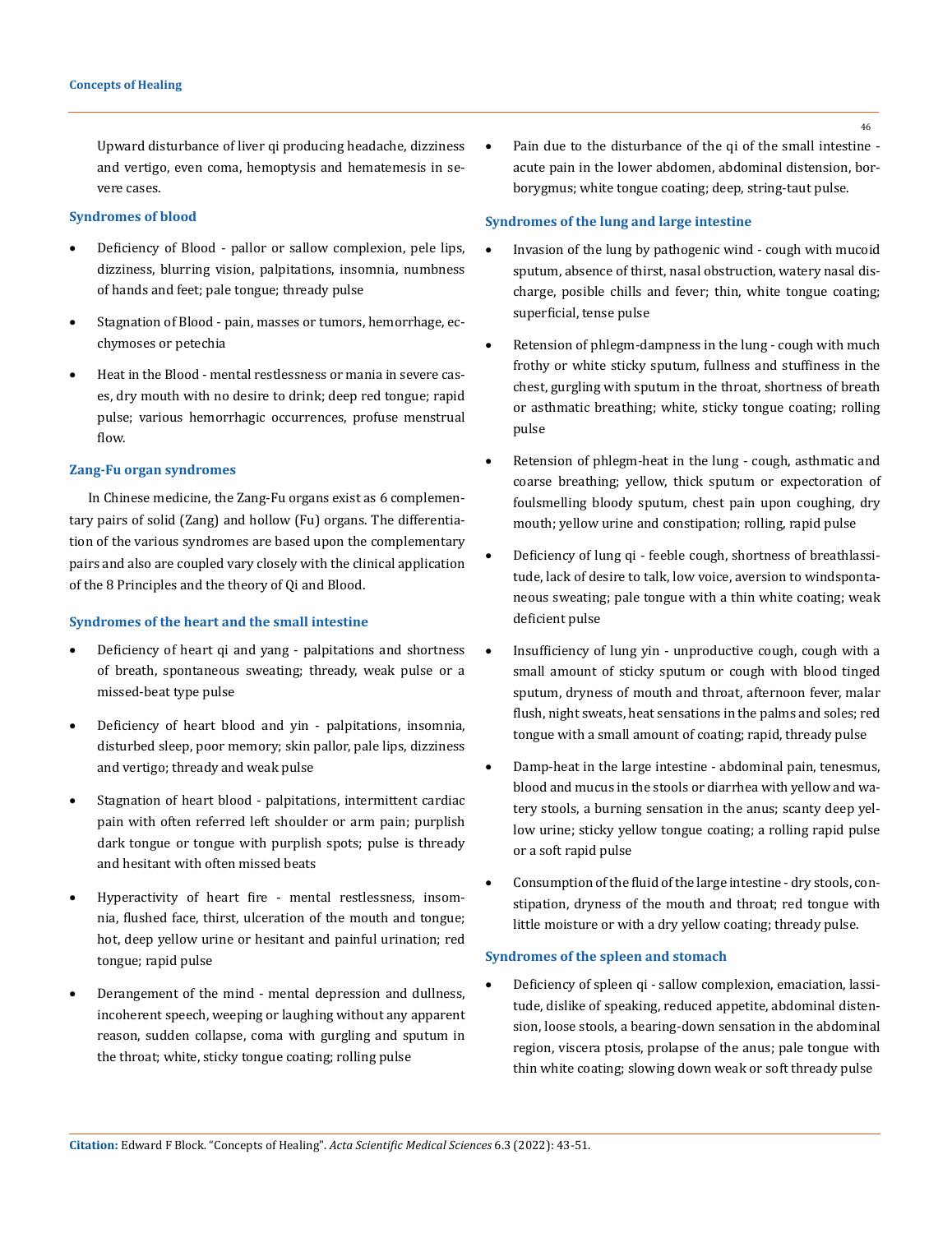- Dysfunction of the spleen in controlling blood pale complexion, lassitude, dislike of speaking, purpurea, bloody stools, excessive menstrual flow, uterine bleeding; pale tongue: thready weak pulse
- Deficiency of spleen yang skin pallor, the 4 limbs lacking warmth, poor appetite, abdominal distension which is worse in the afternoon or a dull pain in the abdominal region which is better with warmth and pressure, loose stools; a pale and delicate tongue with a white coating; a deep slow pulse
- Invasion of the spleen by cold-damp fullness and distension in the epigastrium and abdomen, loss of appetite, sticky saliva, heavyness of the head and body, loose stools or diarrhea; white sticky tongue coating; soft pulse
- Damp-heat in the spleen and stomach fullnes and distension in the epigastrium and abdomen, lose of appetite, nausea, vomiting, bitter tasteand stickiness in the mouth, heavyness of the body, lassitude, bright yellow face, eyes and skin; loose stools and scanty yellow urine; yellow sticky tongue; soft rapid pulse
- Retention of food in the stomach distension, fullness and pain in the epigastrium and abdomen, foul belching with sour regurgitation and anorexia, vomiting and hesitant bowl movements; thick and sticky tongue coating; rolling pulse
- Retention of fluid in the stomach due to cold epigastric fullness and pain which are worse upon exposure to cold and better upon exposure to warmth, reflux of clear fluid or vomiting after eating; white slippery tongue coating: slow pulse
- • Hyperactivity of fire in the stomach burning sensation and pain in the epigastric region, sour regurgitation and an empty, uncomfortable feeling in the stomach, thirst with a preference for cold drinks, voracious appetite and getting hungry easily, vomiting, foul breath, swelling and pain or ulceration and bleeding of the gums; constipation with scanty yellow urine; red tongur with yellow coating; rapid pilse
- Insufficiency of stomach yin burning pain in the epigastric region, an empty and uncomfortable sensation in the stomach, hunger with no desire to eat, dry vomiting and hiccups, dryness of the mouth and throat, constipation; red tongue with little moisture; thready rapid pilse.

## **Syndromes of the liver and gall bladder**

- Stagnation of liver qi mental depression, irritability, distending or wandering pain in the costal and hypochondriac regions, distension of the breasts, stuffiness in the chest, excessive sighing, epigastric and abdominal distension and pain, poor appetite, belching or possibly a sensation of a foreign body in the throat, irregular menstruation and dysmenorrhea, irregular menstruation and dysmenorrhea; thin white tongue coating; string-taut pulse
- Flare-up of liver fire distending pain in the head, dizziness and vertigo, redness pain and swelling in the eyes, a bitter taste and dryness in the mouth, irritability, burning pain in the costal and hypochondriac regions, tinnitus like the sound of waves, yellow urine and constipation, hematemesis, hemoptsysor epitaxis; red tongue with yellow coating; string-taut rapid pulse
- Rising liver yang headache with distending sensation in the head, dizziness and vertigo, tinnitus, flushed face and red eyes, irritability, insomnia with dream disturbed sleep, palpitations, poor memory, soreness and weakness in the lower back and knees; red tongue; string-taut thready and rapid pulse
- Stirring of the liver wind in the interior dizziness and vertigo, convulsions, tremors and numbness, extream heat and deficiency of the blood
- Retension of cold in the liver meridian lower abdominal distending pain with bearing down sensation in the testes, contracted scrotum, pain aggrevated by cold and alleviated by warmth; white tongue coating; slippery deep and string-taut pulse
- Insufficiency of liver blood skin pallor, dizziness and vertigo, blurring of vision, dryness of the eyes, night blindness, numbness of the limbs, spasms of the tendons, scanty menstrual flow or amenorrhea; pale tongue; thready pulse
- Damp-heat in the liver and gall bladder hypochondriac distension and pain, bitter taste in the mouth, poor appetite, nausea, vomiting, abdominal distension, scanty and yellow urine; yellow sticky tongue coating; string-taut rapid pulse.

# **Syndromes of the kidney and urinary bladder**

• Deficiency of kidney qi - soreness and weakness in the lumbar region and knee joints, frequent urination with clear urine,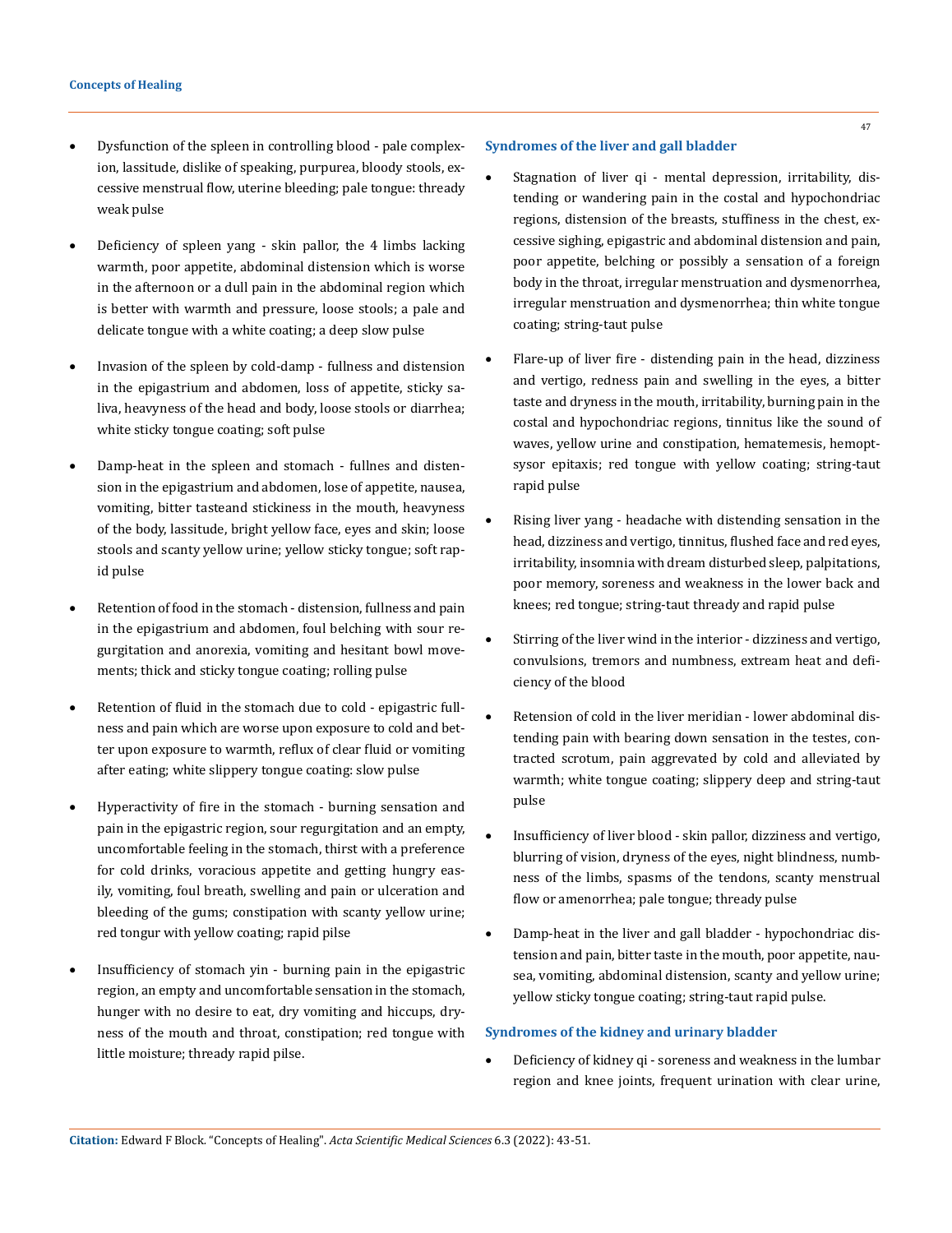dribbling of urine after urination or enuresis, incontinence of urine in severe cases, spermatorrhea and premature ejaculation in men with clear cold leukorrhea in women; pale tongue with a white coating; weak thready pulse

- Insufficiency of kidney yang skin pallor, cold limbs, soreness and weakness of the lumbar region and knee joints, impotence, infertility, dizziness, tinnitis; pale tongue with white coating; deep weak pulse
- Insufficiency of kidney yin dizziness, tinnitis, insomnia, poor memory, soreness and weakness of the lumbar region and knee joints, nocturnal emission, dryness of the mouth, afternoon fever, malar flush, night sweats, yellow urine, constipation; red tongue with little coating; thready rapid pulse
- Damp-heat in the uriny bladder frequency and urgency of urination, burning pain in the urethra, dribbling urination or discontinuation of urination in mid-stream, turbid urine that is a deep yellow color, hematuria, possible stones in the urine, possible lower adominal distension and fullness or lumbago; yellow sticky tongue coating; rapid pulse.

A brief explanation of these major components follows. The Exterior denotes the surface of the body while the Interior denotes the internal structures. The Heat refers to those causes that result in the production of heat within the body, as opposed to normal bodily activity. The Cold will then refer to those causes that result in the loss of normal activities which will result in the cooling of the entire body. While Heat/Cold is more generalized and system wide in effects, Deficiency/Excess are more generally localized and involve fewer components. Blood/Qi involves a bit of mental stretching in order to grasp. Blood involves activities that disrupt the normal flow of blood in the vessels, either in a general sense or locally. Any discussion of Qi involves the circulation of life force and in this case it refers to the result of what may inhibit that normal flow. For the rest, please refer to the copious information that is to be found online from various sources concerning these schemas.

### **Chapter Two**

With the benefit of a schema comparison, we can see how the modern Western schema of peripheral neuropathy meshes very well with the essential schema of Chinese medicine, regardless of what the AMA would have us believe. One can readily see the various S&S of the 3 components (sensory nerves, motor nerves 48

and autonomic nerves) of peripheral neuropathy within the S&S of the 3 major schemas of Chinese medicine (the 8 Principles, the Qi and Blood and the Zang-Fu Organs) as described above. However, the Chinese medicine S&S are gained from more than just those of peripheral neuropathy since the concepts of peripheral neuropathy are of a strictly modern time-frame. The principles of Chinese medicine has a broader approach due to the organismal nature of the human body and the necessity to deal with the entire intact individual in any treatment protocol. It seems then that Chinese medicine was the original wholistic medicine!

Thus, we have seen how certain treatment practices have developed and evolved from ancient times to the present day. This leads us then to a discussion of the concepts of healing in use today as the treatments of disease in use today are dependent upon the manner in which those treatments are applied (in accordance with the current concepts of what comprises healing). Unfortunately, the abject horror that is the AMA has become the dictatorial governing body guiding medical education and research in the USA today and thus by extention much of the world. This work is an effort to go beyond the narrow scope of medical education proscribed by the AMA.

 It is the human organism that is the subject of our inquiry. Many different concepts of healing have been provided to us by the many different cultures around the world. The rapid pace of modern medical research today has allowed for rapid improvements in the USA in only the proscribed and approved manner as dictated by the AMA. Fortunately there are many workers around the world today that are not hampered by the dictatorial efforts of the AMA, especially in mainland China. These modern workers continue to push the boundries of real and beneficial research regarding the concepts of healing. In mainland China, both Western medicine and Eastern medicine are very successfully practiced together side by side and are used as complementary pairs for the benefit of the patient.

What then are the various elements involved in healing and what are the essential functions of those healing components in relation to the body? First of all, one must realize and come to the conclusion that the natural process by which the body repairs itself is the ultimate source of all bodily healing. The purpose then of any "healer" is to assist those various natural processes which are an essential function of the peripheral nervous system (PNS) components of the enteric nervous system (ENS) and the many factors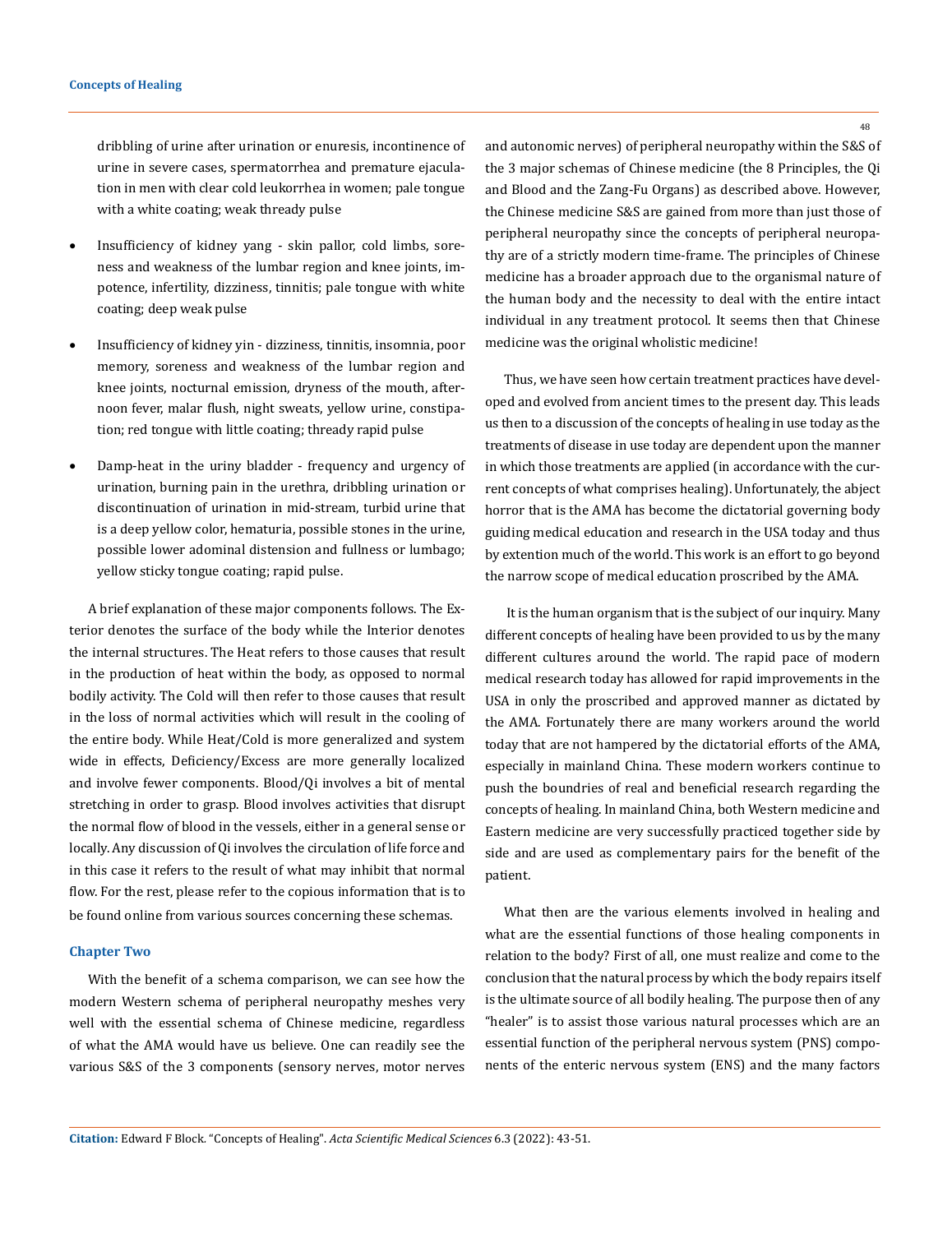found within the liquid component of the blood. Let us first discuss the elements of the blood that are directly involved in the maintenance of a healthy body. The 2 organs of the body that are the source of those factors involved in healing processes are the liver and the spleen/bone marrow. The liver produces all of the noncellular factors in the blood that are directly involved in enabling blood clotting, the production of immune factors and the elimination of pathogens directly from the blood. The spleen/bone marrow are the source of all of the white blood cell components within whole blood that directly attack any disease causing elements that may invade the blood or interstitial fluid spaces and tissues of the body.

The ENS is one of the two components that make up the nervous system of the body as a whole of all bilateral animals, with the other part being the CNS. The ENS consists of all of the nerves and ganglia outside of the brain and spinal cord, the CNS. In vertebrates, a ganglion is a cluster of neural cell bodies outside of the CNS. A spinal ganglion is a cluster of nerve cell bodies positioned along the spinal cord at both the dorsal and ventral roots of any spinal nerve. The main function provided by the ENS is to connect the various bilateral components of the PNS elements of the limbs and organs of the body to the overall control system provided by the spinal nerve ganglia which lie bilaterally next to and just outside the spinal cord (CNS). It is the coordination of the various PNS elements by the spinal ganglia as a whole that constitutes both the normal function of the physical body elements and the processes involved in normal daily life in support of the CNS. Unlike the CNS, the ENS is not protected by the vertebral column and skull or by the blood–brain barrier, which leaves it directly exposed to any environmental toxins and mechanical injuries. It is this fact that puts the normal everyday activities of the ENS in the spotlight for any healing that may be necessary in the daily life of the intact healthy organism.

#### **Chapter Three**

At this time, perhaps a clarification of those elements that are directly involved in any disease process of the body need to be discussed so that it is made clear which constitutes a disease bearing pathogen. A pathogen is any environmentally derived element that may be involved in overwhealming the natural healing processes of the body and thereby causing a disruption in the normal processes involved in the everyday living and basic functionality of the organism as a whole. The normally encountered disease causing elements are the various pathogenic microorganisms that are read49

ily found within the living component of the surrounding environment. Those elements consist mainly of the many kinds of pathogenic viruses and bacteria. These are in addition to any parasitic protozoa, helminths and insects that may be encountered, although usually in much lesser quantity.

How is it then that the various disease causing viruses and bacteria encountered are capable of being pathogenic? They must be in some manner capable of disrupting, evading or overwhelming the normal healing qualities of the intact host organism. The various actions of a pathogenic microorganisms are normal for that specific entity. All disease causing microorganisms are opportunistic in character as their capacity for movement and dissemination are somewhat limited and completely of a passive nature. As a result, it is the character of certain elements in their normal routine activites that is the cause of disease in other organisms. Many of their normal activities then are the direct cause for the production of various metabolic factors that are then somehow in some manner disruptive to normal "host" activities and metabolism.

It is then the result of the actions of the normal activities of the pathogenic microorganisms that may overwhelm the routine healing activities by the "host" and thereby providing the means for the pathogen to flourish within the body of the host organism. This sudden and rapid flourishing within the body of the host by the pathogen and the resultant production by the pathogen of any host disruptive factors is then the direct cause of any "disease" within the host body. Healing then will be both a riding from the body of the disease pathogen as well as any factors produced by the pathogen that are disrputive to the normal activity of the host metabolism.

#### **Chapter Four**

Getting finally to the core of this article, the role of the "doctor" (physician) in the alleviation of disease by assisting any and all natural bodily processes. It is the natural activities of the ENS that are responsible for any of the innate activities within and by the body which may be construed then as healing. A person gets sick or ill when the normal activities of the ENS are disrupted or overwhelmed by one or more disease causing pathogens and/or the products produced by that pathogen. The S&S of the sick person are dependent upon the location of body disruption and the organs/tissues that are directly involved at the site of infection/ disruption. The activities of the disease pathogens may produce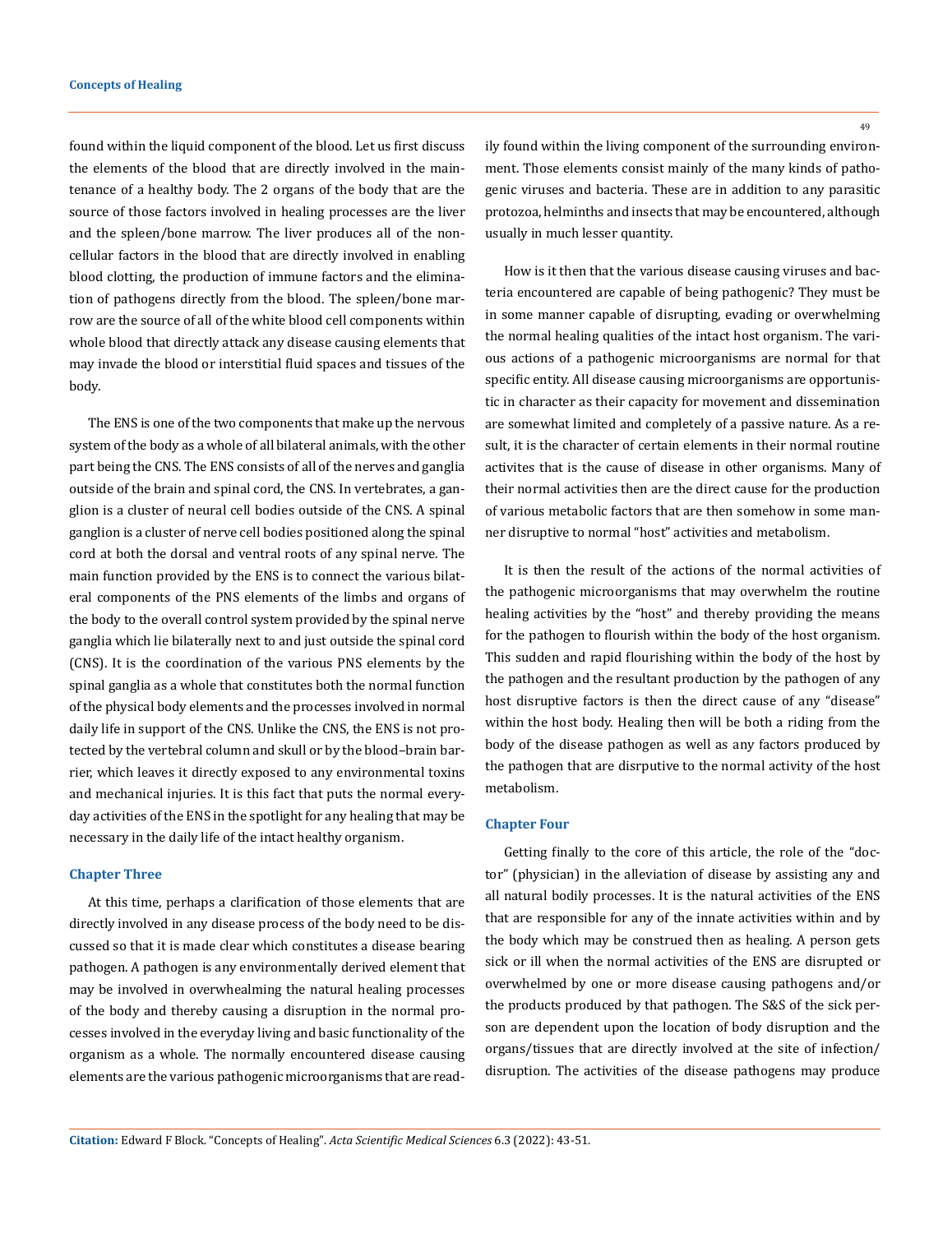compounds that are disruptive to normal bodily function at the site of infection and then to other locations within the body as those elements are carried away from the site of infection by the blood vascular system and consequently distributed widely into the body. This is the direct cause of any swelling within the body at the site of infection as many of the compounds that are produced by the pathogen incite a reaction by host body elements to release agents that directly cause the localized swelling. It is the purpose of the swelling to keep localized the disease pathogen and any released pathogenic agents. The role of the physician then is to investigate the essential nature of the S&S in order to determine the possible causes of disease, to asses the natural progression of disease symptomology within the host body and then possibly to determine the protocol for assisting the patient body to resist the disease pathogen(s). And finally, to assisting the body in eliminating any waste products resulting from the progression of the disease and any healing protocols.

The role of the clinical laboratory in these modern times can not be understated! The physician will most likely have an idea of just what comprises the disease causing agent because of the S&S displayed. If not, the results of the laboratory will be very useful for determining the possible cause of the disease. Upon receiving the results of the laboratory work-up, the physician will then determine the possible treatment protocol(s). The physician then follows the progression of the disease after treatment in order to determine if the course of the treatment protocol has been successful or not. In any case, it is the return to normal functioning by the ENS that is the ultimate goal of any medical treatment protocol.

Chapter one outlined the 2 major systematic approaches in determining the result within the body of the predations by disease causing pathogens. It is both the description of the locus of infection and the resulting S&S within the body of that infection that allows the physician to determine both the course of treatment and the possible outcomes of that treatment. Thus, the physician needs to be aware of the direct local effects of the disease and also the effects of any pathological products that are carried away from the locus of infection by the blood. Any treatment protocol must then address both of these issues. Often, the non-local effects are negligible and are not a cause for alarm. However, some pathogens are such as to directly produce compounds that are disruptive to norman bodily function away from the primary site of infection. These pathogens are usually the most difficult to treat as multiple bodily systems are then directly involved.

50

Some diseases produce symptoms of hypofunction (Cold) in the tissues of the body, such as that of Leprosy. The infected areas of Leprosy do not have any symptoms of heat nor does Leprosy produce any elevated bodily temperatures away from the site of infection. Most diseases produce symptoms of heat as fever within the body which is the result of elevated heat production within the body by the secretions of the hypothalamus. This is the result of the various pathogenic factors directly causing an elevation of the setpoint of bodily temperature by the hypothalamus in response to those foreign factors. The reason for this is the fact that the cells of the body are able to function just fine at a higher temperature while those of disease pathogens are not able to do so. Supposedly, the reason for this is the fact that normal intense muscular activity routinely raises the overall temperature of the body in the course of daily activity. Sick people are not normally physically active and this is a means to raise overall bodily temperature. The reason for the raise in body temperature is that microorganisms have an optimum temperature for growth that will be lower than that of the elevated temperature of a fever. White blood cell elements have then an advantage over the disease pathogen(s) with the resultant increased functionality at the higher temperature.

It is then a means of assisting the normal activities of the ENS that is the essential role of the "healer". This is why the education which the healer receives is paramount in importance. The healer must be able to gather all of the relevant factual information regarding the ill patient and then be able to recognize the possible direct causes, possible resulting outcomes and possible revelevant sources of the illness. The quality of the instruction that the healer receives is then of considerable importance and directly determines the quality of any possible treatment by the healer directed to the patient.

#### **Chapter Five**

At this time, a discussion of another type of healing modality will commence. This modality will be that of Homeopathy. Please read the information online concerning the history about Homeopathy, which will a bit stilted due to the predations of the AMA. This work is more about the manner in which the practice of Homeopathy proceeds and just why this mode of healing is very effective. The efficacy of any mode of medical treatment is dependent upon the nature of the system(s) of the body that is/are involved and being directly influenced by said treatment. In the case of Homeopathy, the systems of the body as elements of the ENS being influenced

**Citation:** Edward F Block*.* "Concepts of Healing". *Acta Scientific Medical Sciences* 6.3 (2022): 43-51.